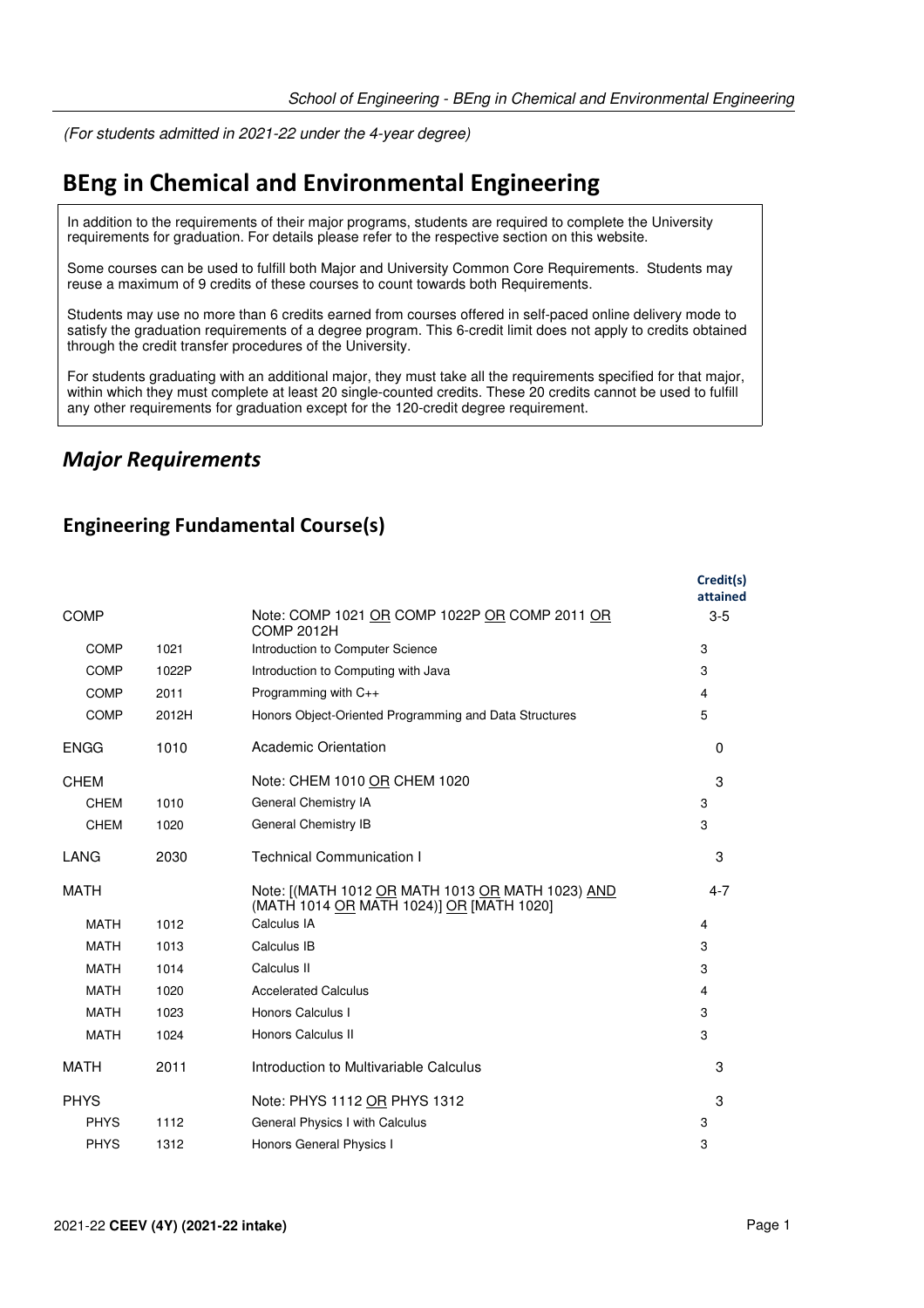# **Required Course(s)**

|                                  |      |                                                                                                        | Credit(s)<br>attained |
|----------------------------------|------|--------------------------------------------------------------------------------------------------------|-----------------------|
| <b>CENG</b>                      |      | Note: CENG 1000 OR CENG 1500                                                                           | 3                     |
| <b>CENG</b>                      | 1000 | Introduction to Chemical and Biological Engineering                                                    | 3                     |
| <b>CENG</b>                      | 1500 | A First Course on Materials Science and Applications                                                   | 3                     |
| <b>CENG</b>                      | 1010 | Academic and Professional Development I                                                                | 0                     |
| <b>CENG</b>                      | 1700 | Introduction to Environmental Engineering                                                              | 3                     |
| <b>CENG</b>                      | 1980 | Industrial Training                                                                                    | 0                     |
| <b>CENG</b>                      | 2110 | Process and Product Design Principles                                                                  | 3                     |
| <b>CENG</b>                      | 2210 | Chemical and Biological Engineering Thermodynamics                                                     | 3                     |
| <b>CENG</b>                      | 2220 | Transport Phenomena I                                                                                  | 3                     |
| <b>CENG</b>                      | 2310 | Modeling for Chemical and Biological Engineering                                                       | 3                     |
| <b>CENG</b>                      | 3110 | Process Dynamics and Control                                                                           | 3                     |
| <b>CENG</b>                      | 3150 | Integrated Chemical Process and Product Design                                                         | 5                     |
| <b>CENG</b>                      | 3210 | <b>Separation Processes</b>                                                                            | 3                     |
| <b>CENG</b>                      | 3220 | Transport Phenomena II                                                                                 | 3                     |
| <b>CENG</b>                      | 3230 | Chemical and Biological Reaction Engineering                                                           | 3                     |
| <b>CENG</b>                      | 3950 | Chemical and Environmental Engineering Laboratory                                                      | 4                     |
| <b>CENG</b>                      | 4020 | Academic and Professional Development II                                                               | 0                     |
| <b>CENG</b>                      | 4710 | <b>Environmental Control</b>                                                                           | 3                     |
| <b>CENG</b>                      | 4720 | Environmental Impact Assessment and Management Systems                                                 | 3                     |
| <b>CENG</b>                      |      | Note: CENG 4920 OR CENG 4930 OR CENG 4940 (Students<br>taking the Research Option must take CENG 4930) | 6                     |
| <b>CENG</b>                      | 4920 | Chemical Engineering Capstone Design                                                                   | 6                     |
| <b>CENG</b>                      | 4930 | Chemical Engineering Thesis Research                                                                   | 6                     |
| <b>CENG</b>                      | 4940 | Chemical Engineering Industrial Project                                                                | 6                     |
| <b>BIEN/CHEM/</b><br><b>LIFS</b> |      | Note: BIEN 2610 OR CHEM 2311 OR LIFS 1901                                                              | 3                     |
| <b>BIEN</b>                      | 2610 | <b>Chemical Biology for Engineers</b>                                                                  | 3                     |
| <b>CHEM</b>                      | 2311 | <b>Analytical Chemistry</b>                                                                            | 3                     |
| <b>LIFS</b>                      | 1901 | General Biology I                                                                                      | 3                     |
| <b>ENGG</b>                      | 2010 | <b>Engineering Seminar Series</b>                                                                      | 0                     |
| <b>CHEM</b>                      | 1050 | Laboratory for General Chemistry I                                                                     | 1                     |
| <b>CHEM</b>                      | 2111 | Fundamentals of Organic Chemistry                                                                      | 3                     |
| <b>CHEM</b>                      | 2155 | Fundamental Organic Chemistry Laboratory                                                               | 1                     |
| LANG                             | 4035 | Technical Communication II for Chemical and Biological<br>Engineering                                  | 3                     |